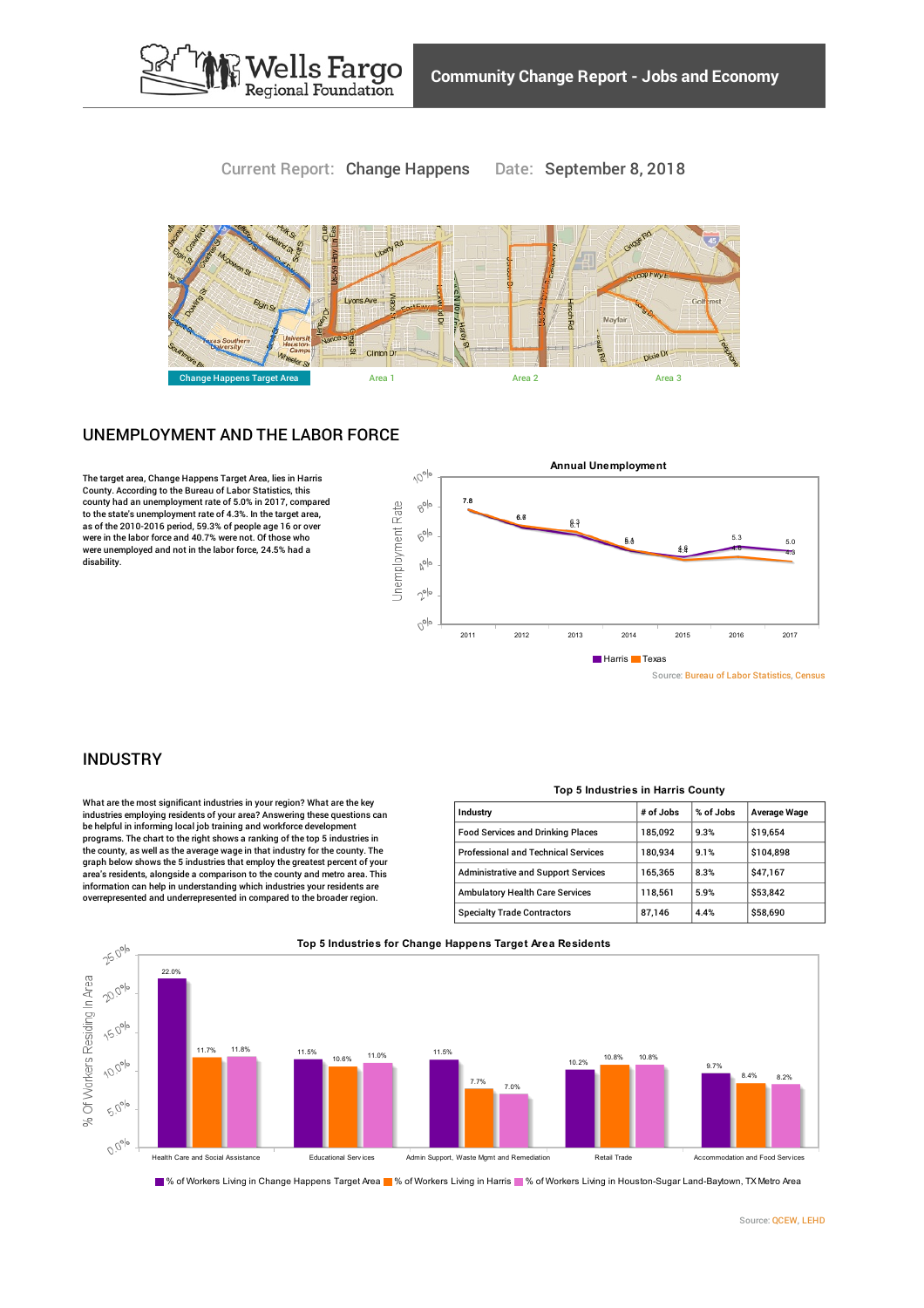## LOCAL RESIDENT WORKERS

As of 2015, there were 4,055 workers living in the target area. Of these workers, 25.0% were under the age of 30, 56.5% were between 30-55, and 18.5% were over the age of 55. The charts below show the earnings of workers in Change Happens Target Area as compared with the county as a whole.



Source: [LEHD](http://www.policymap.com/our-data-directory.html#Census: Longitudinal Employer - Household Dynamics)

### VETERAN POPULATION

The veteran population often has unique employment needs, so it can be helpful to know the size of this population in your target area. The chart to the right shows the number of White, Black and Asian veterans in Change Happens Target Area.

**Number Of Veterans in Change Happens Target Area, 2012-2016**



Source: [Census](http://www.policymap.com/our-data-directory.html#Census: Decennial Census and American Community Survey (ACS))

# ECONOMIC DEVELOPMENT LANDSCAPE

### **Jobs**

For grantees focused on commercial corridor revitalization and other economic development goals, data can be very useful in helping to target related initiatives. For example, how many jobs are there in Change Happens Target Area? The graph below shows how the number of jobs in the target area has changed over time, and how this compares with the comparable areas.



Source: [LEHD](http://www.policymap.com/our-data-directory.html#Census: Longitudinal Employer - Household Dynamics)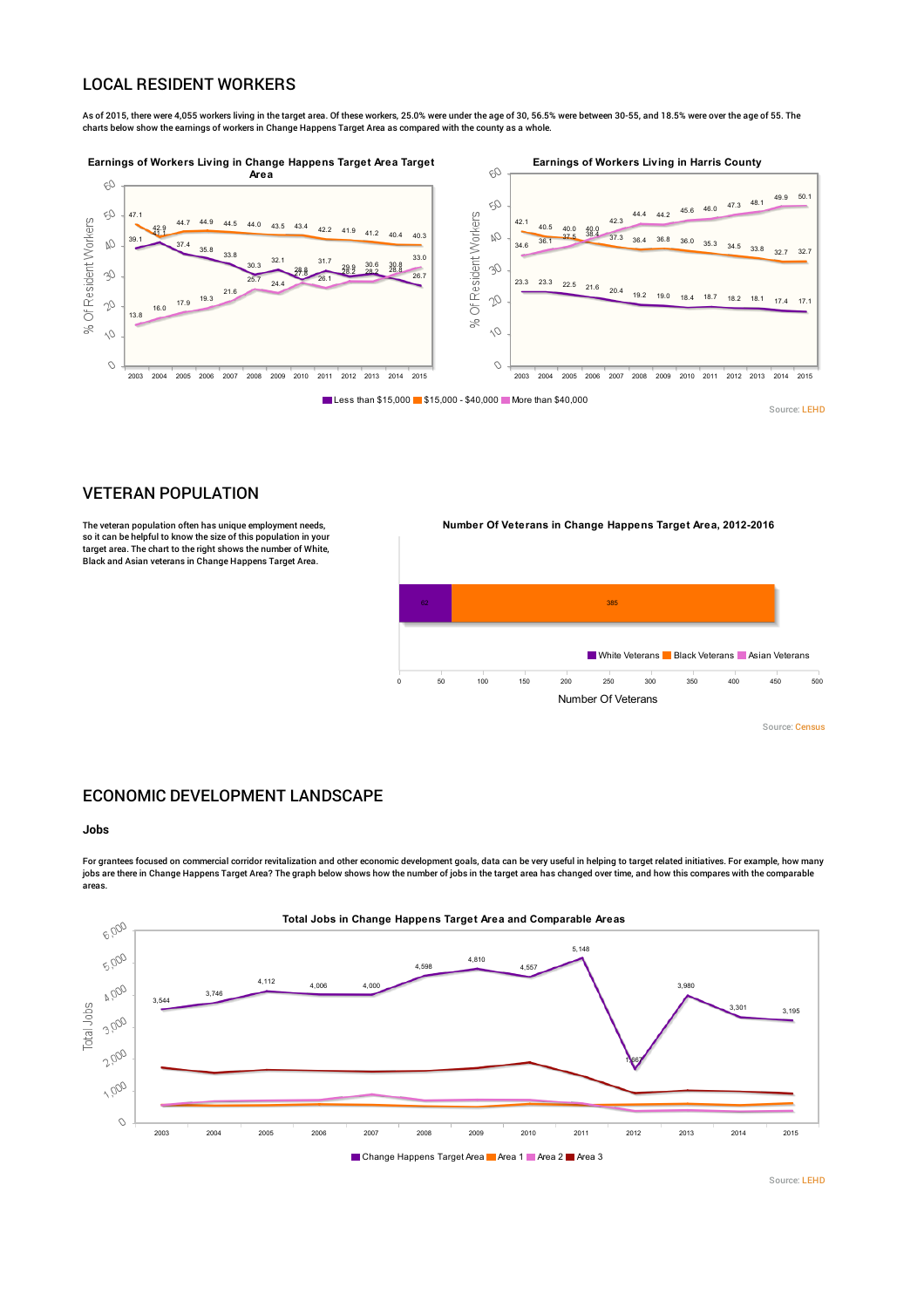#### **Commercial Vacancy**

What is the extent of commercial vacancy in your target area? How does this compare with other areas? The graphs below show the number of vacant business addresses in the target<br>area and comparable areas, as well as a comm

## **Number of Vacant Businesses in Change Happens Target Area and**





Source: [Valassis](http://www.policymap.com/our-data-directory.html#Valassis Lists) Lists

#### **Workforce in Target Area and Surrounding Area**

What are the characteristics of the people working in Change Happens Target Area? How does the target area's workforce compare with that of the surrounding area? The chart to the right provides relevant information about the local workforce.

|                                                     | % of People Working<br>in Change Happens<br><b>Target Area</b> | % of People Working Within<br>a Mile of Change Happens<br><b>Target Area</b> |
|-----------------------------------------------------|----------------------------------------------------------------|------------------------------------------------------------------------------|
| <b>Race/Ethnicity</b>                               |                                                                |                                                                              |
| White                                               | 27.7%                                                          | 27.6%                                                                        |
| <b>Black</b>                                        | 65.2%                                                          | 65.6%                                                                        |
| Asian                                               | 5.7%                                                           | 5.5%                                                                         |
| Hispanic                                            | 14.3%                                                          | 14.3%                                                                        |
| Age                                                 |                                                                |                                                                              |
| Young                                               | 13.1%                                                          | 13.3%                                                                        |
| Medium                                              | 53.9%                                                          | 53.3%                                                                        |
| Old                                                 | 33.0%                                                          | 33.4%                                                                        |
| Earnings                                            |                                                                |                                                                              |
| Less than \$15,000                                  | 19.3%                                                          | 21.9%                                                                        |
| \$15,000 - \$40,000                                 | 33.4%                                                          | 32.9%                                                                        |
| More than \$40,000                                  | 47.3%                                                          | 45.2%                                                                        |
| <b>Educational Attainment</b>                       |                                                                |                                                                              |
| Less than a High School<br>Diploma                  | 17.2%                                                          | 17.5%                                                                        |
| High School Diploma or<br><b>Associate's Degree</b> | 51.9%                                                          | 52.4%                                                                        |
| <b>Bachelor's Degree or More</b>                    | 31.0%                                                          | 30.1%                                                                        |

Source: [LEHD](http://www.policymap.com/our-data-directory.html#Census: Longitudinal Employer - Household Dynamics)